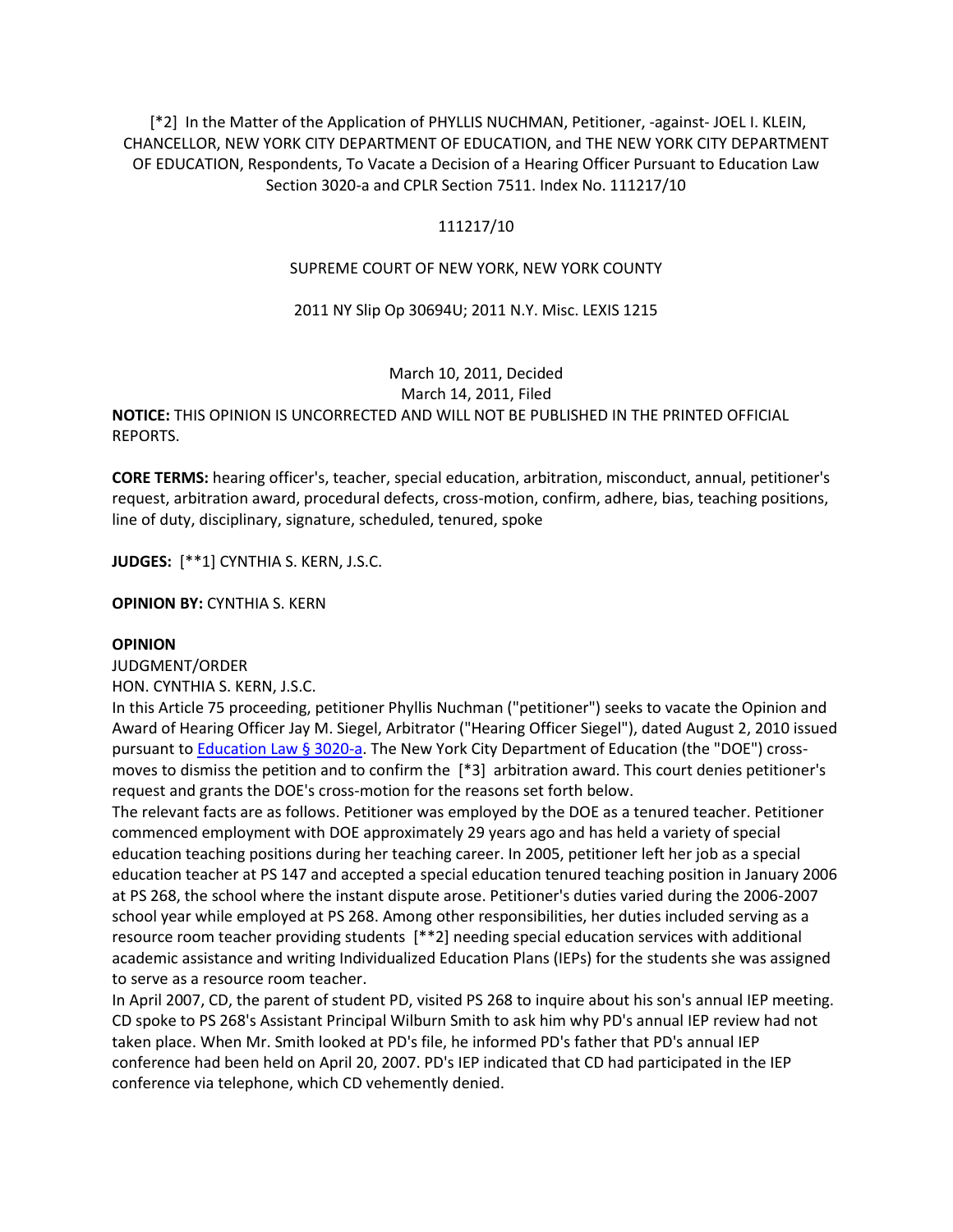Mr. Smith also spoke with guidance counselor Catherine Marasa regarding PD's IEP conference. Ms. Marasa stated that she never attended an IEP conference for PD on April 20, 2007 and that the signature on page two of the IEP was not hers. Mr. Smith reported this information to the principal of PS 268, Lissa Stewart, who then asked Mr. Smith to do a random [\*4] inspection of all IEPs for which petitioner was responsible. During this investigation, other teachers at PS 268 came forward to Mr. Smith, alleging that petitioner had asked them to sign IEPs indicating [\*\*3] they were present for certain IEP conferences when they were not.

In June 2007, Ms. Stewart asked DOE's Special Commissioner of Investigations (SCI) to look into several claims that petitioner had falsified or attempted to provide false information on several students' IEPs. Consequently, the matter was transferred from SCI to the DOE's Office of Special Investigations (OSI). The resulting investigation, completed on December 20, 2007, revealed that the allegations against petitioner were substantiated and that petitioner had forged the signature of Ms. Marasa and had asked teachers to sign IEP forms to make it appear that they had been present at IEP meetings when they had not.

Petitioner was notified of the allegations against her when she was interviewed by OSI as part of its investigation on October 2, 2007. This put petitioner on notice and gave her ample opportunity to respond. While the investigation was being conducted, petitioner was approved to take leave due to a line of duty injury in November 2007. She remained absent due to her injury until April 7, 2008, at which time she returned to a reassignment center and never returned to work at PS 268.

After the DOE received the [\*\*4] OSI report on December 20, 2007, petitioner was informed of a disciplinary conference scheduled for January 14, 2008. In a fax memorandum to Ms. Stewart, petitioner stated that she was "unable to attend the scheduled appointment...on 1/14/08" because she was "out of work due to a line of duty injury which has caused me to be disabled and unable to drive." On February 12, 2008, Ms. Stewart informed petitioner that disciplinary charges were being preferred against her regarding her conduct at PS 268.

[\*5] ["Education Law § 3020-a\(5\)](http://www.lexisnexis.com.ezproxy.strose.edu/lnacui2api/mungo/lexseestat.do?bct=A&risb=21_T12065449606&homeCsi=9095&A=0.8213822016854512&urlEnc=ISO-8859-1&&citeString=N.Y.%20EDUC.%20LAW%203020-A&countryCode=USA) provides that judicial review of a hearing officer's findings must be conducted pursuant t[o CPLR 7511.](http://www.lexisnexis.com.ezproxy.strose.edu/lnacui2api/mungo/lexseestat.do?bct=A&risb=21_T12065449606&homeCsi=9095&A=0.8213822016854512&urlEnc=ISO-8859-1&&citeString=N.Y.%20C.P.L.R.%207511&countryCode=USA) Under such review an award may only be vacated on a showing of 'misconduct, bias, excess of power or procedural defects.'" [Lackow v. Dept. of Education of the City of](http://www.lexisnexis.com.ezproxy.strose.edu/lnacui2api/mungo/lexseestat.do?bct=A&risb=21_T12065449606&homeCsi=9095&A=0.8213822016854512&urlEnc=ISO-8859-1&&citeString=51%20A.D.3d%20563,%20567&countryCode=USA)  [New York, 51 A.D.3d 563, 567, 859 N.Y.S.2d 52 \(1st Dept 2008\);](http://www.lexisnexis.com.ezproxy.strose.edu/lnacui2api/mungo/lexseestat.do?bct=A&risb=21_T12065449606&homeCsi=9095&A=0.8213822016854512&urlEnc=ISO-8859-1&&citeString=51%20A.D.3d%20563,%20567&countryCode=USA) See [The City School Dist. of the City of](http://www.lexisnexis.com.ezproxy.strose.edu/lnacui2api/mungo/lexseestat.do?bct=A&risb=21_T12065449606&homeCsi=9095&A=0.8213822016854512&urlEnc=ISO-8859-1&&citeString=75%20A.D.3d%20445&countryCode=USA)  [New York v. McGraham, 75 A.D.3d 445, 905 N.Y.S.2d 86, 2010 WL 2731911 at \\*4 \(2010, N.Y.App. Div. 1st](http://www.lexisnexis.com.ezproxy.strose.edu/lnacui2api/mungo/lexseestat.do?bct=A&risb=21_T12065449606&homeCsi=9095&A=0.8213822016854512&urlEnc=ISO-8859-1&&citeString=75%20A.D.3d%20445&countryCode=USA)  [Dept.\).](http://www.lexisnexis.com.ezproxy.strose.edu/lnacui2api/mungo/lexseestat.do?bct=A&risb=21_T12065449606&homeCsi=9095&A=0.8213822016854512&urlEnc=ISO-8859-1&&citeString=75%20A.D.3d%20445&countryCode=USA) However, where arbitration is mandated by law, as it is here, "judicial scrutiny is stricter than that for a determination rendered where the parties have submitted to voluntary arbitration. The determination must be in accord [\*\*5] with due process and supported by adequate evidence, and must also be rational and satisfy the arbitrary and capricious standards o[f CPLR Article 78.](http://www.lexisnexis.com.ezproxy.strose.edu/lnacui2api/mungo/lexseestat.do?bct=A&risb=21_T12065449606&homeCsi=9095&A=0.8213822016854512&urlEnc=ISO-8859-1&&citeString=N.Y.%20C.P.L.R.%207801&countryCode=USA) The party challenging an arbitration determination has the burden of showing its invalidity." [Lackow, 51 A.D.3d at](http://www.lexisnexis.com.ezproxy.strose.edu/lnacui2api/mungo/lexseestat.do?bct=A&risb=21_T12065449606&homeCsi=9095&A=0.8213822016854512&urlEnc=ISO-8859-1&&citeString=51%20A.D.3d%20563,%20567&countryCode=USA)  [567-68](http://www.lexisnexis.com.ezproxy.strose.edu/lnacui2api/mungo/lexseestat.do?bct=A&risb=21_T12065449606&homeCsi=9095&A=0.8213822016854512&urlEnc=ISO-8859-1&&citeString=51%20A.D.3d%20563,%20567&countryCode=USA) (internal citations omitted).

Petitioner initially filed a motion to dismiss the charges against her asserting that the DOE failed to comply with the procedural requirements of Article 21 (C) of the Collective Bargaining Agreement ("CBA") between the DOE and the United Federation of Teachers ("UFT"). Her argument, however, is unfounded. Article 21 (C) of the CBA provides, in part, that incidents investigated by OSI must be reduced to writing by the appropriate supervisor within six months from the date the incident occurred, or within twelve months from the date the incident should have been discovered by appropriate school officials. Although petitioner first received a summary of the investigation in writing in June 2008, Hearing Officer Siegel determined that the DOE is not contractually bound to dismiss the charges if the specific procedures discussed are not adhered to. As determined by Hearing Officer Siegel, "there [\*\*6] is nothing in the provision that even hints at the notion that the [DOE's] failure to strictly adhere to [\*6] the times set forth in the provision would lead to the draconian penalty of not allowing the [DOE] to proceed with 3020-a charges." Furthermore, Hearing Officer Siegel made clear that